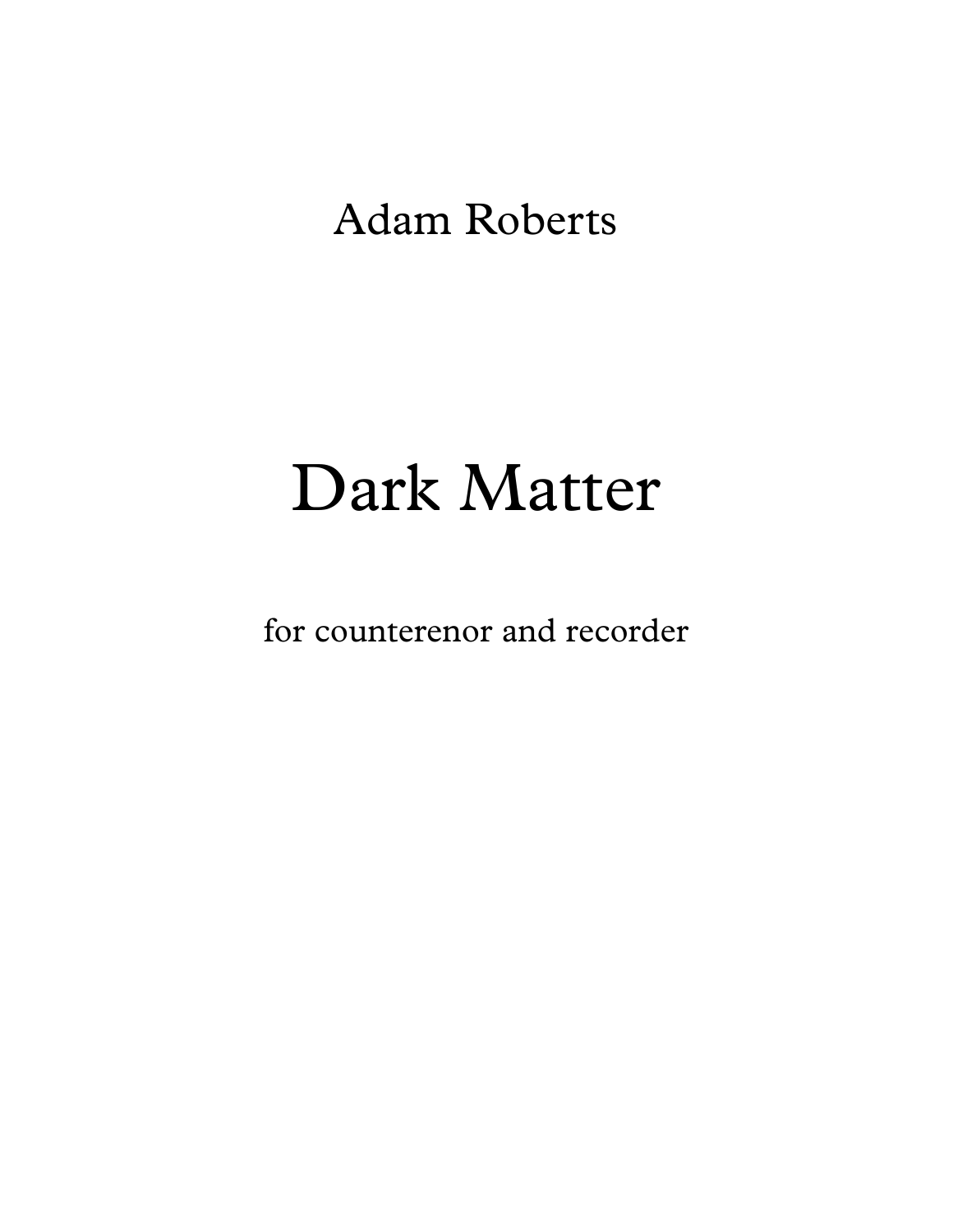## 1. A Resemblance







whispered, pitch approximate

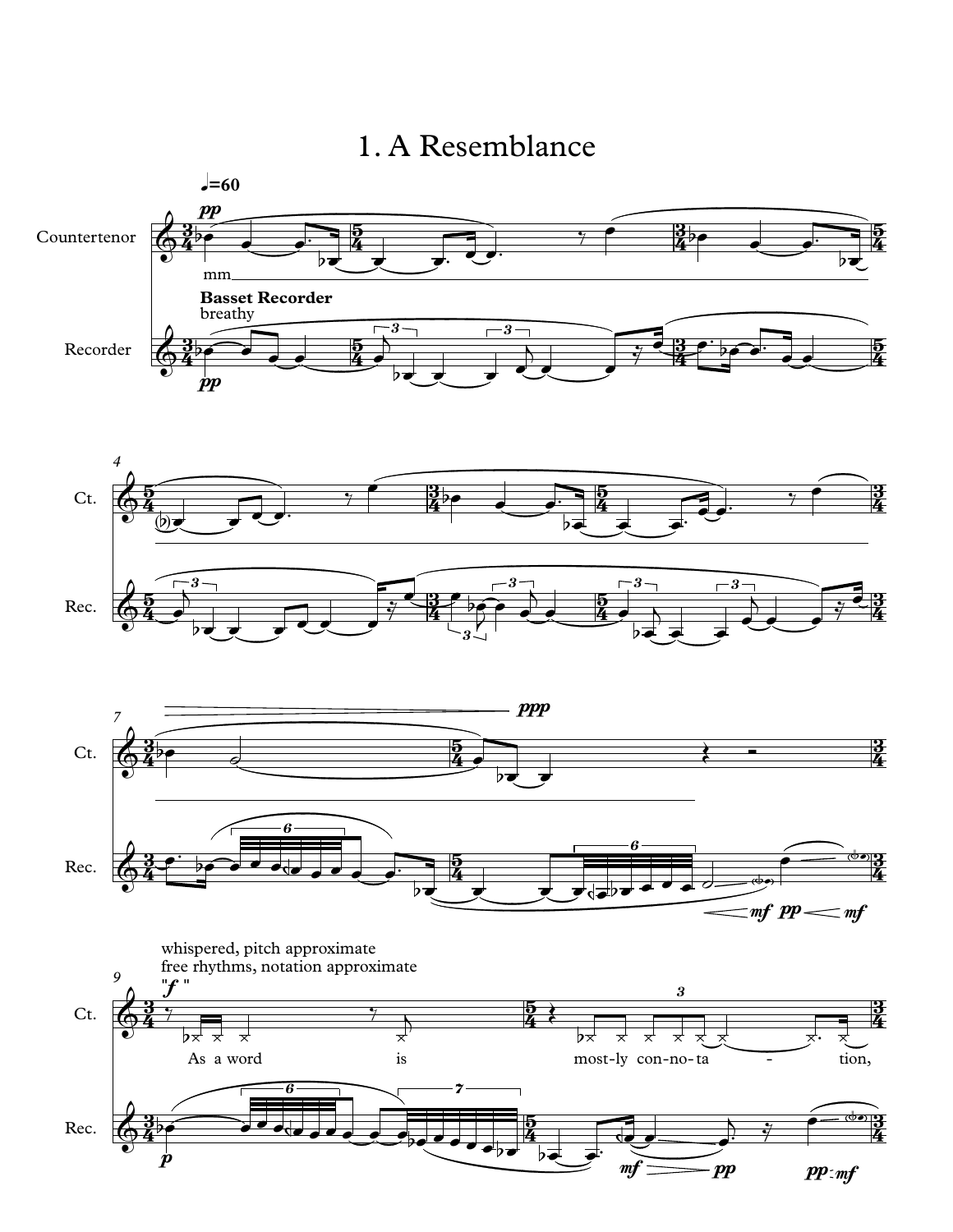

pp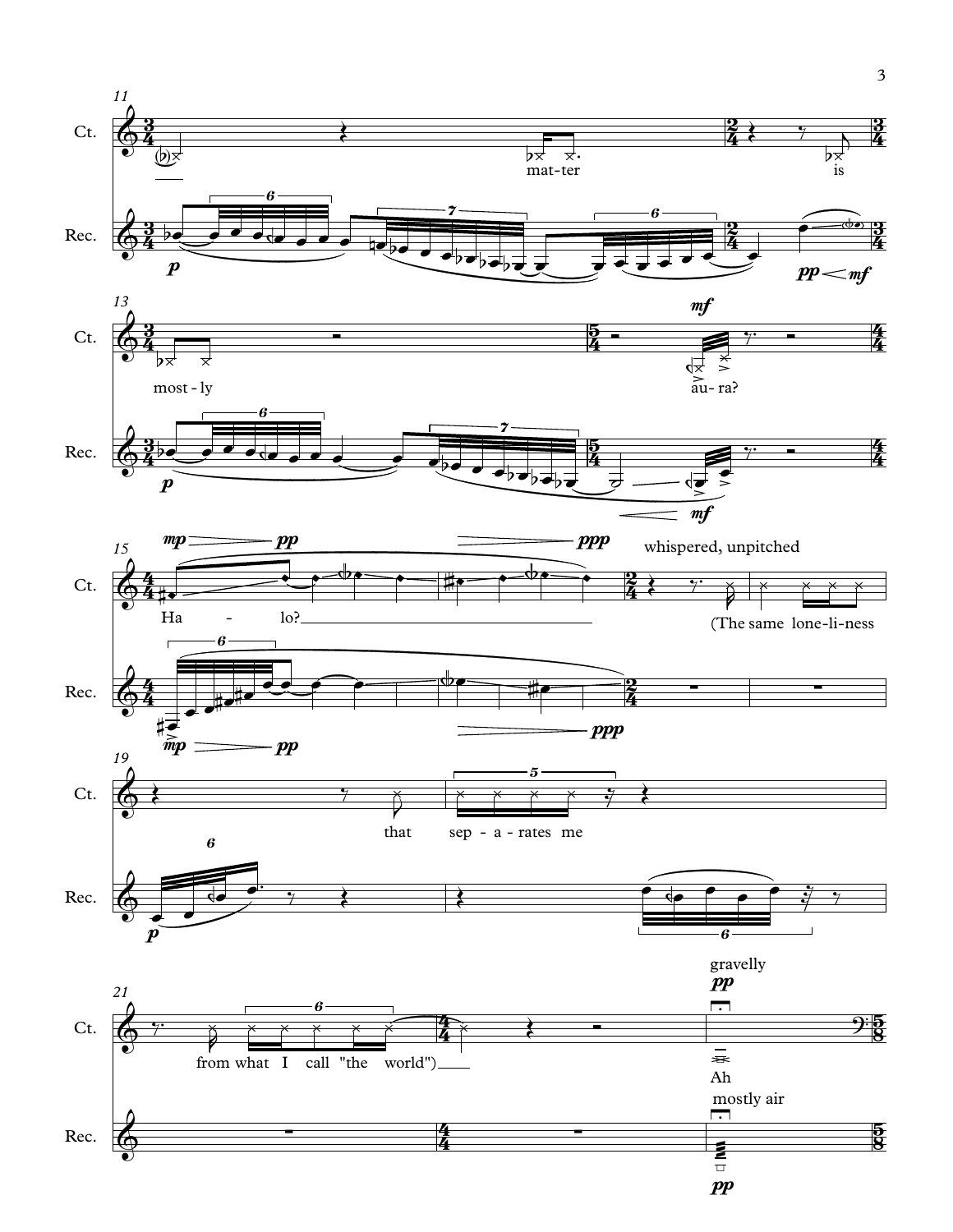





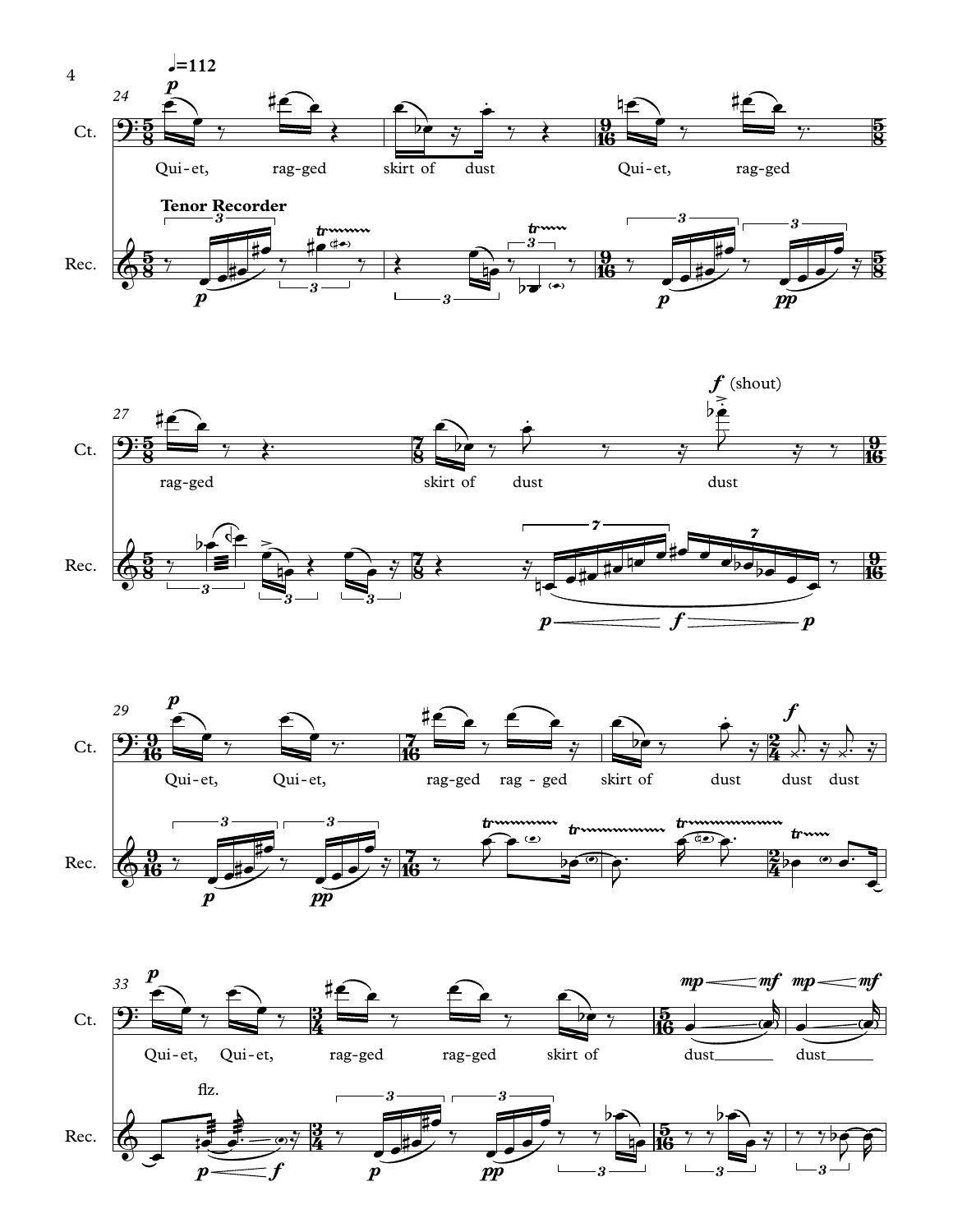





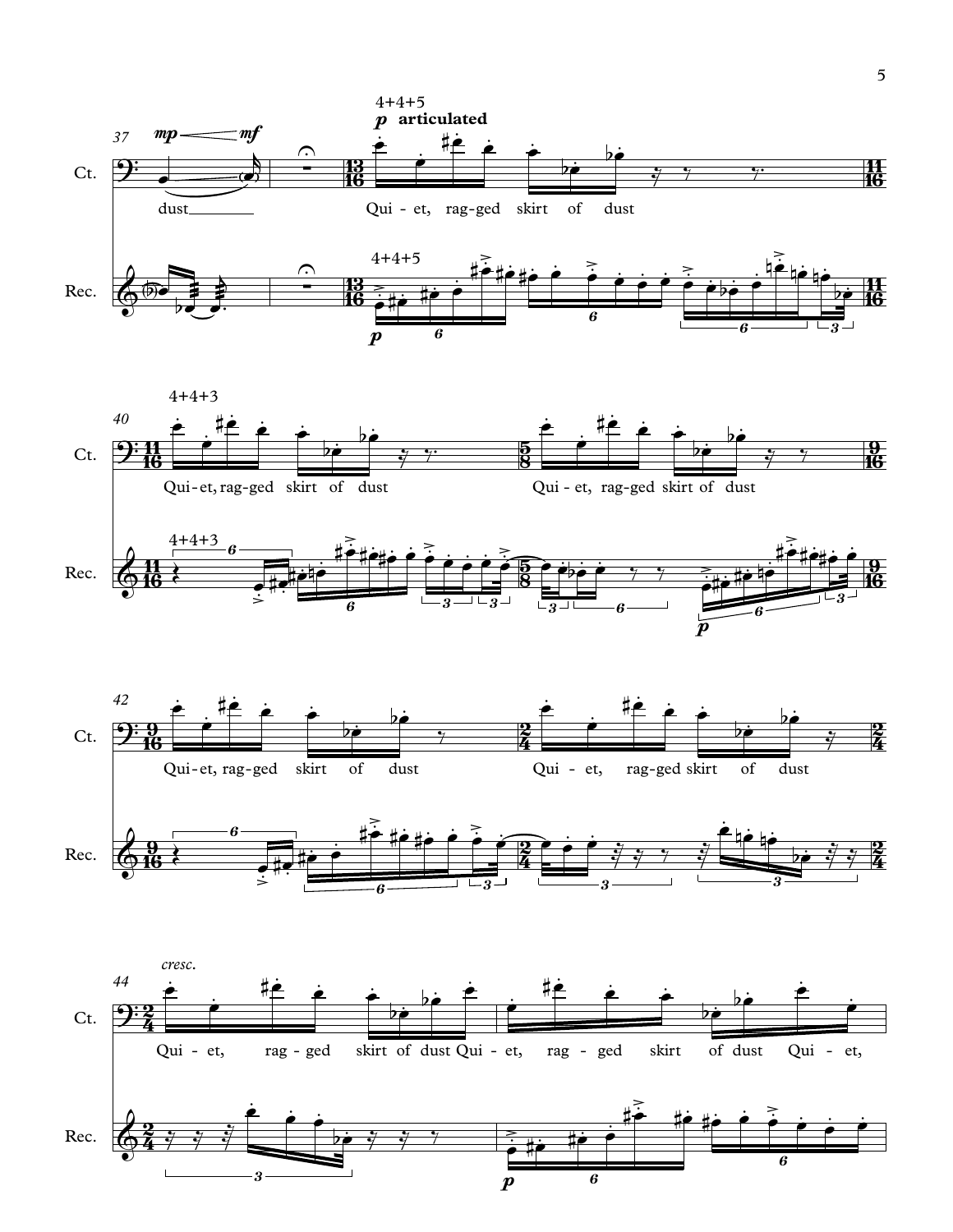





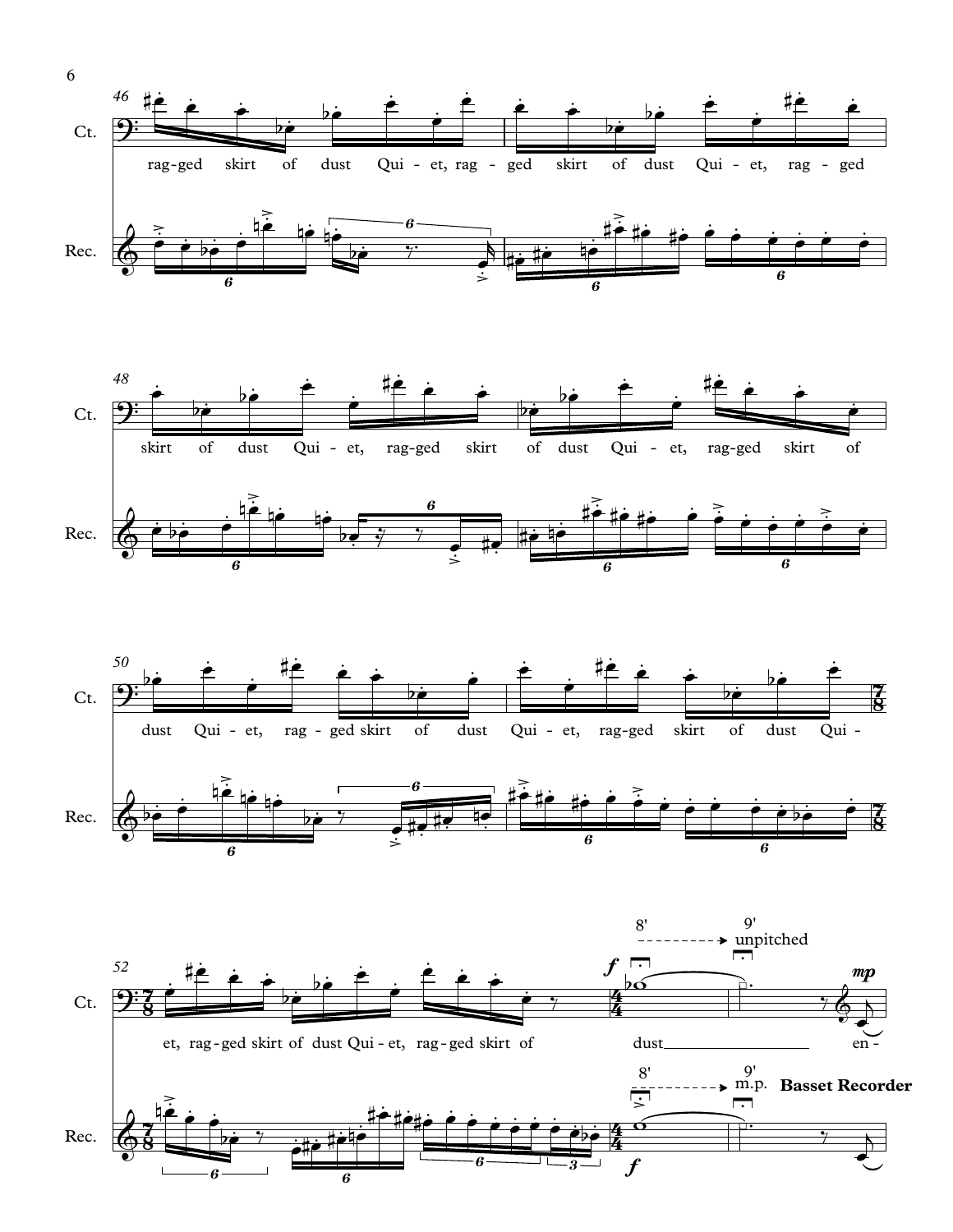

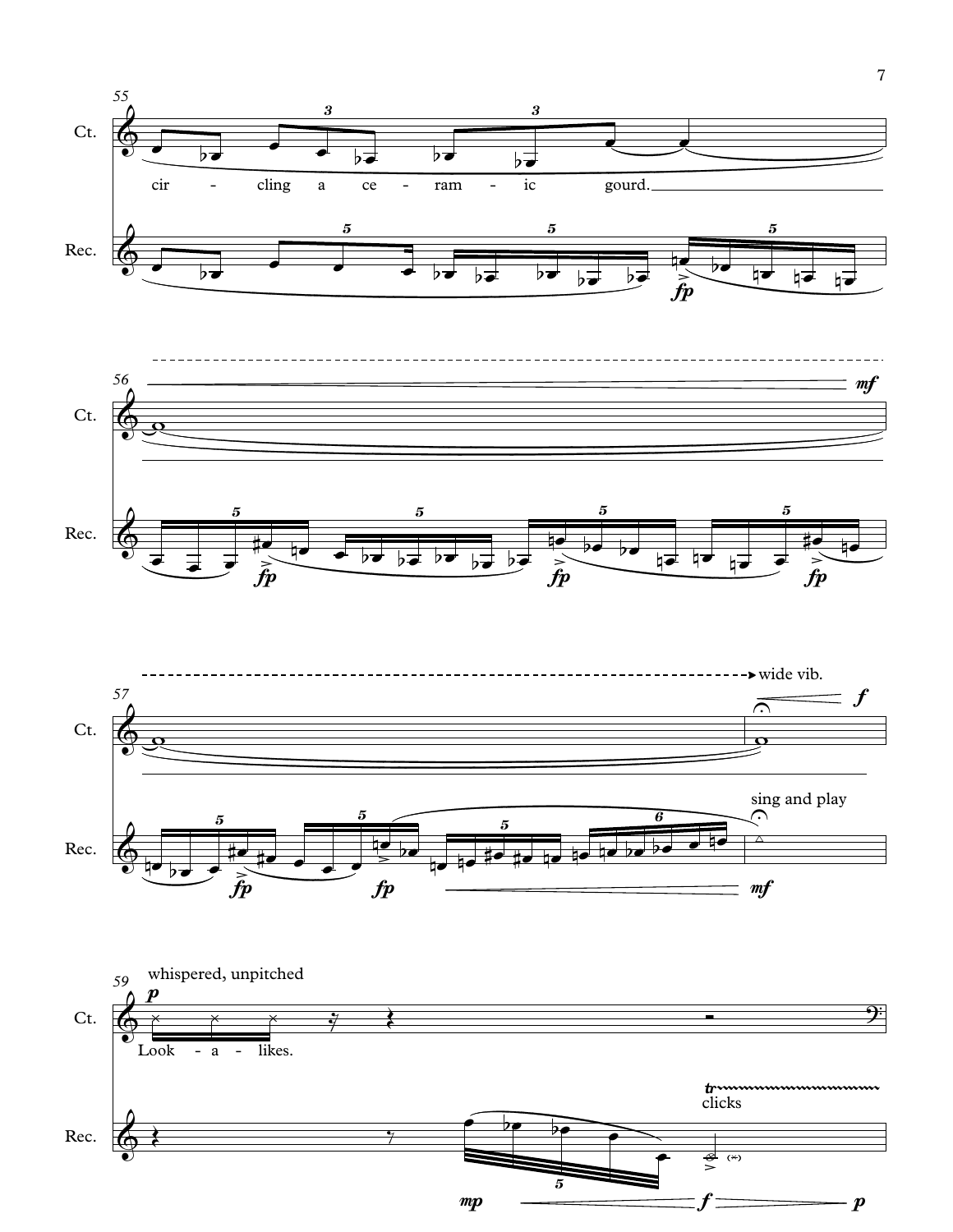

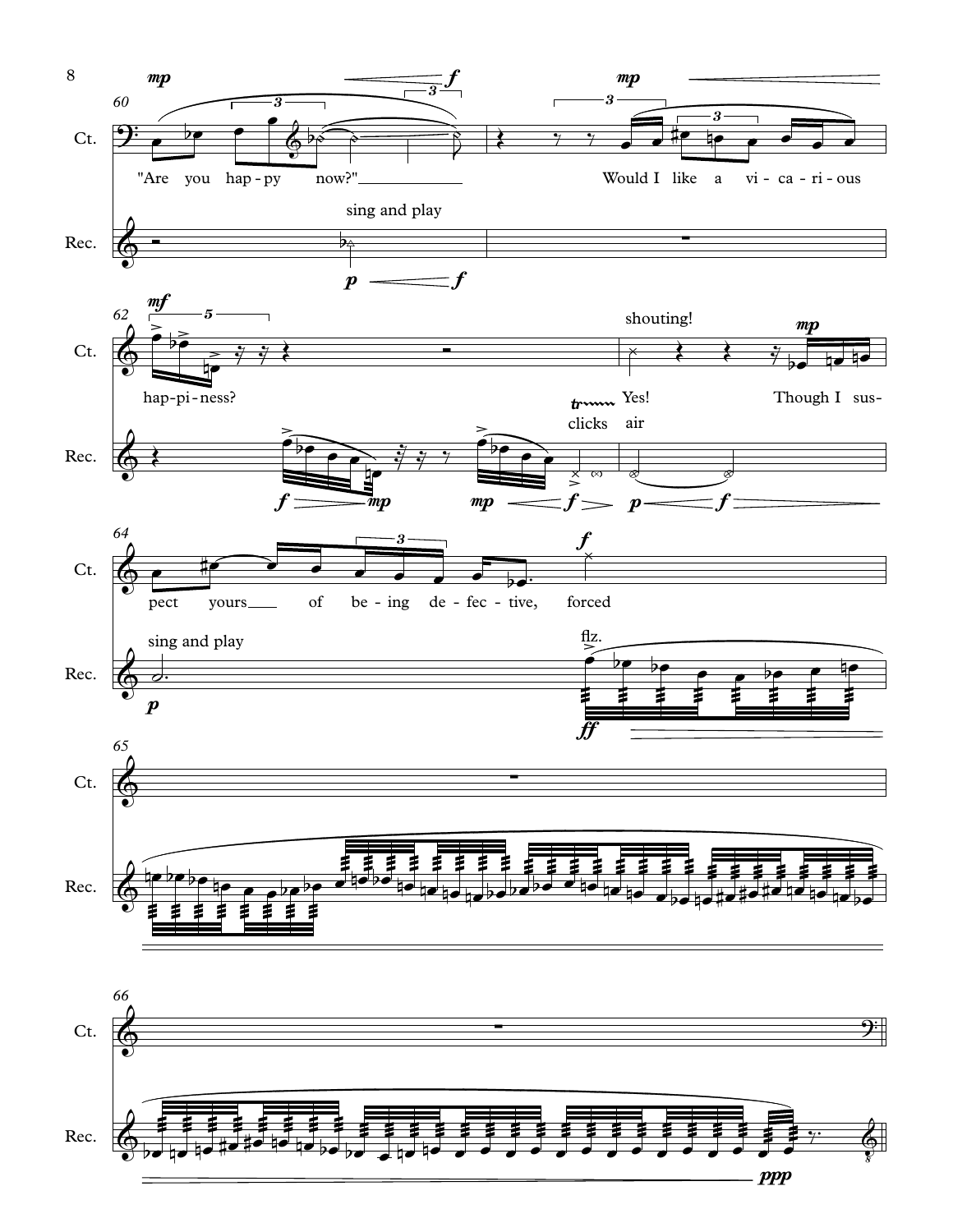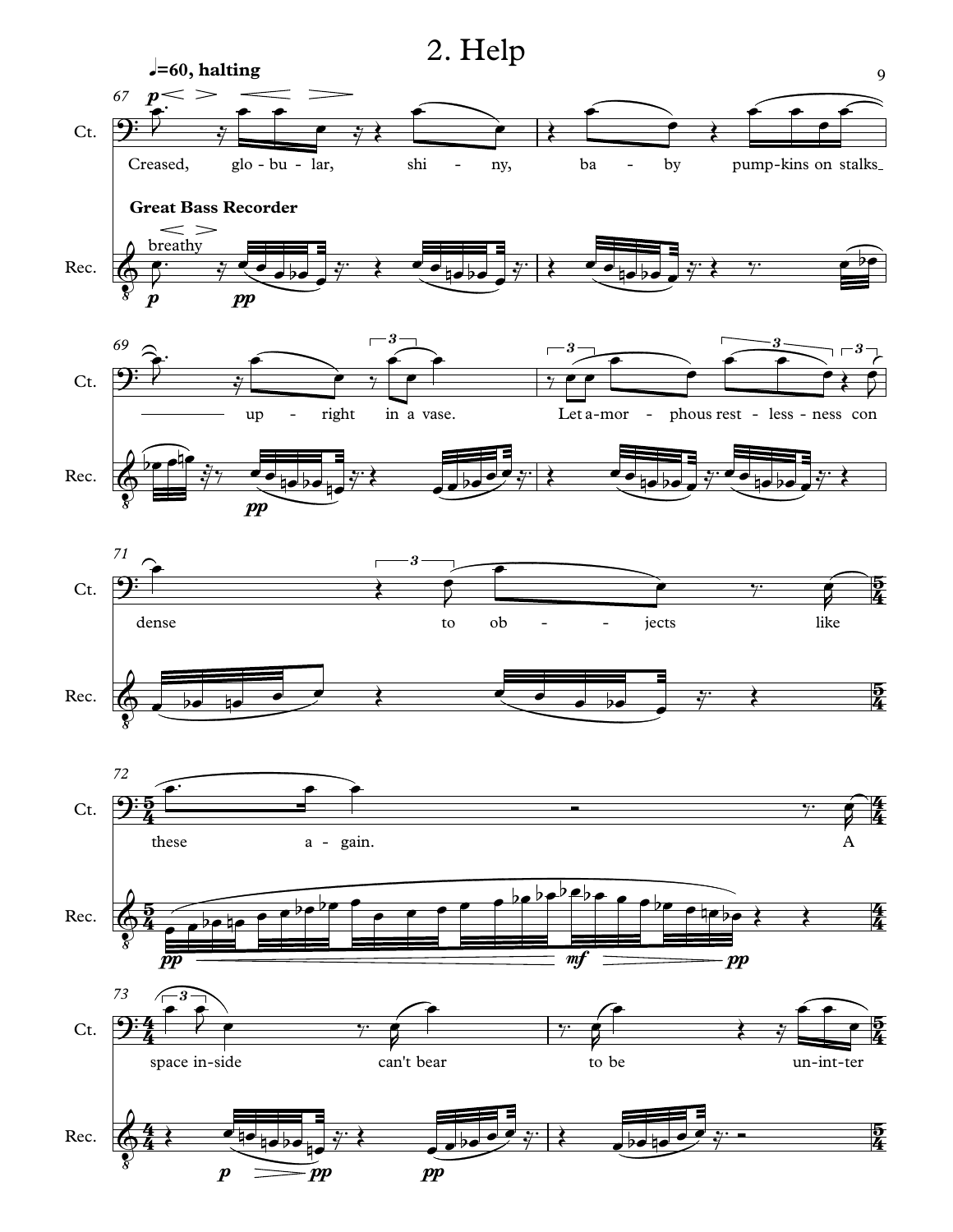





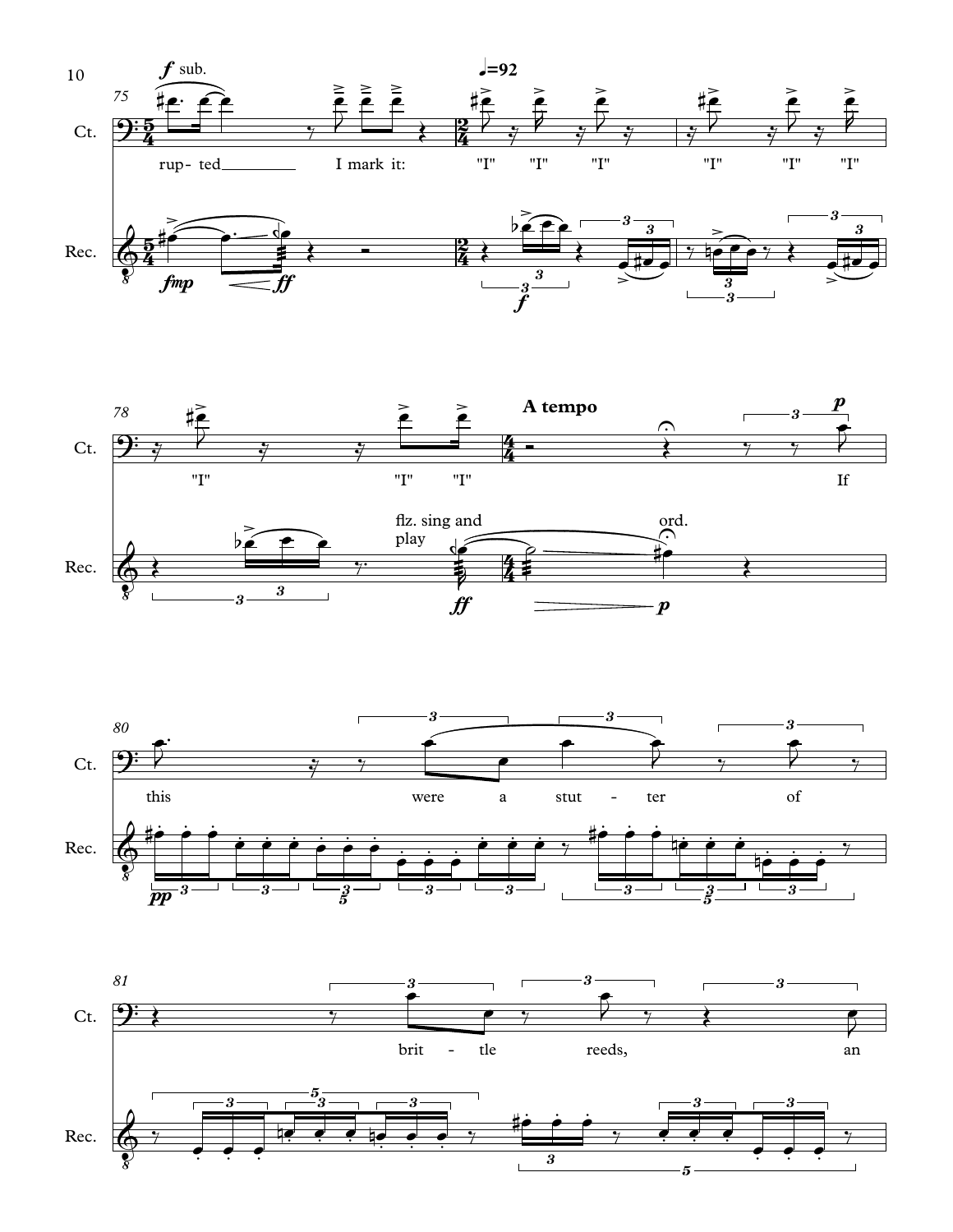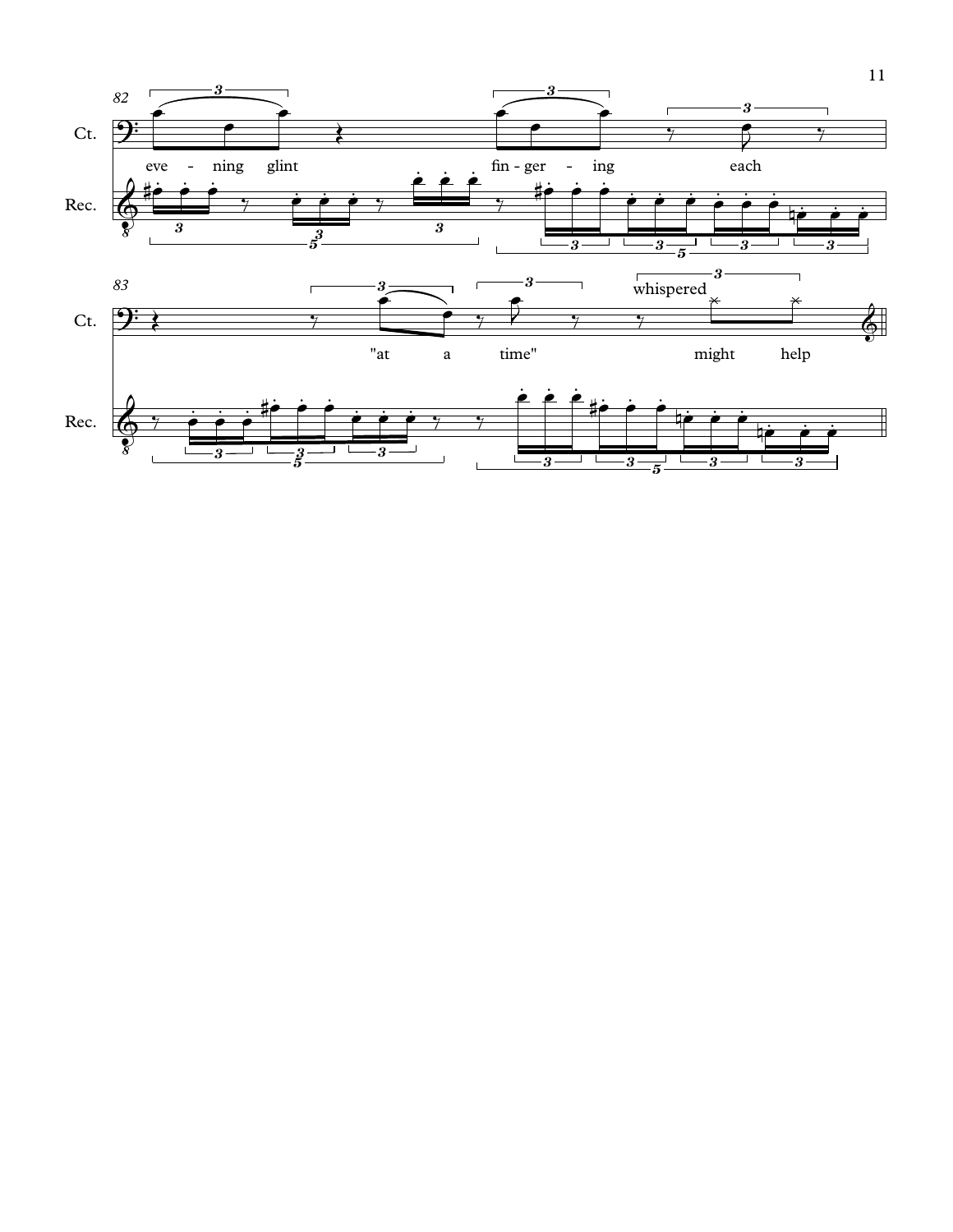





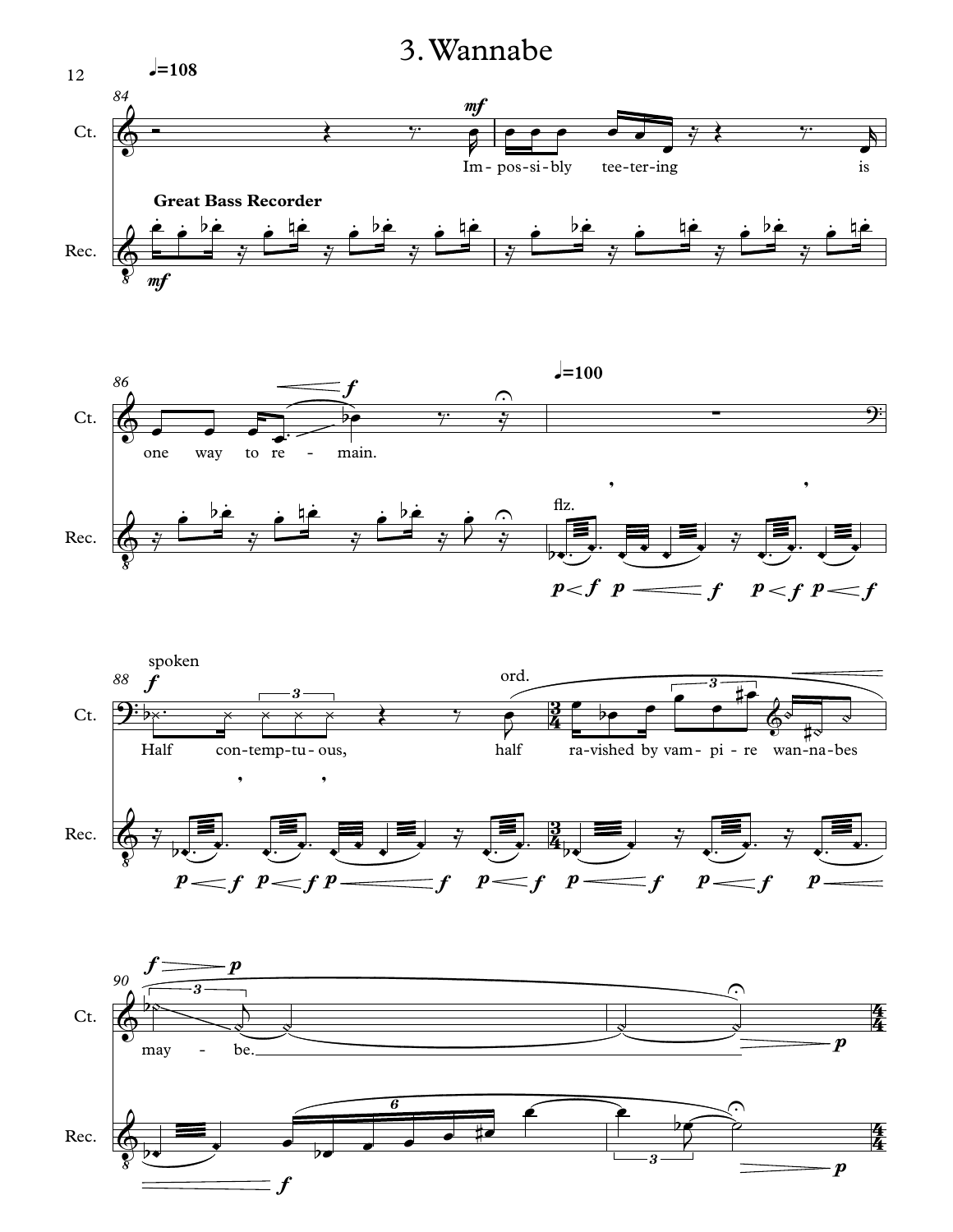





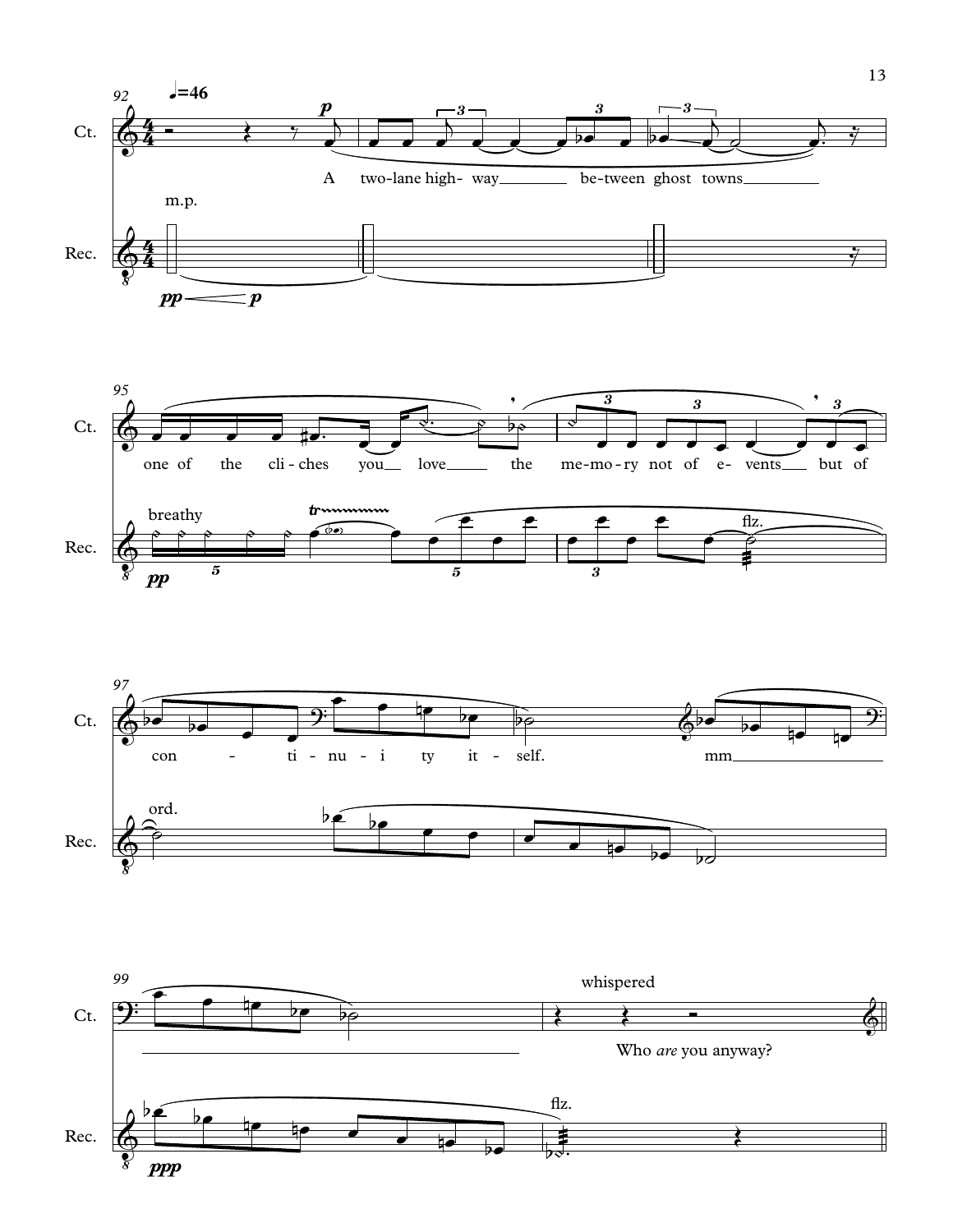

Rec.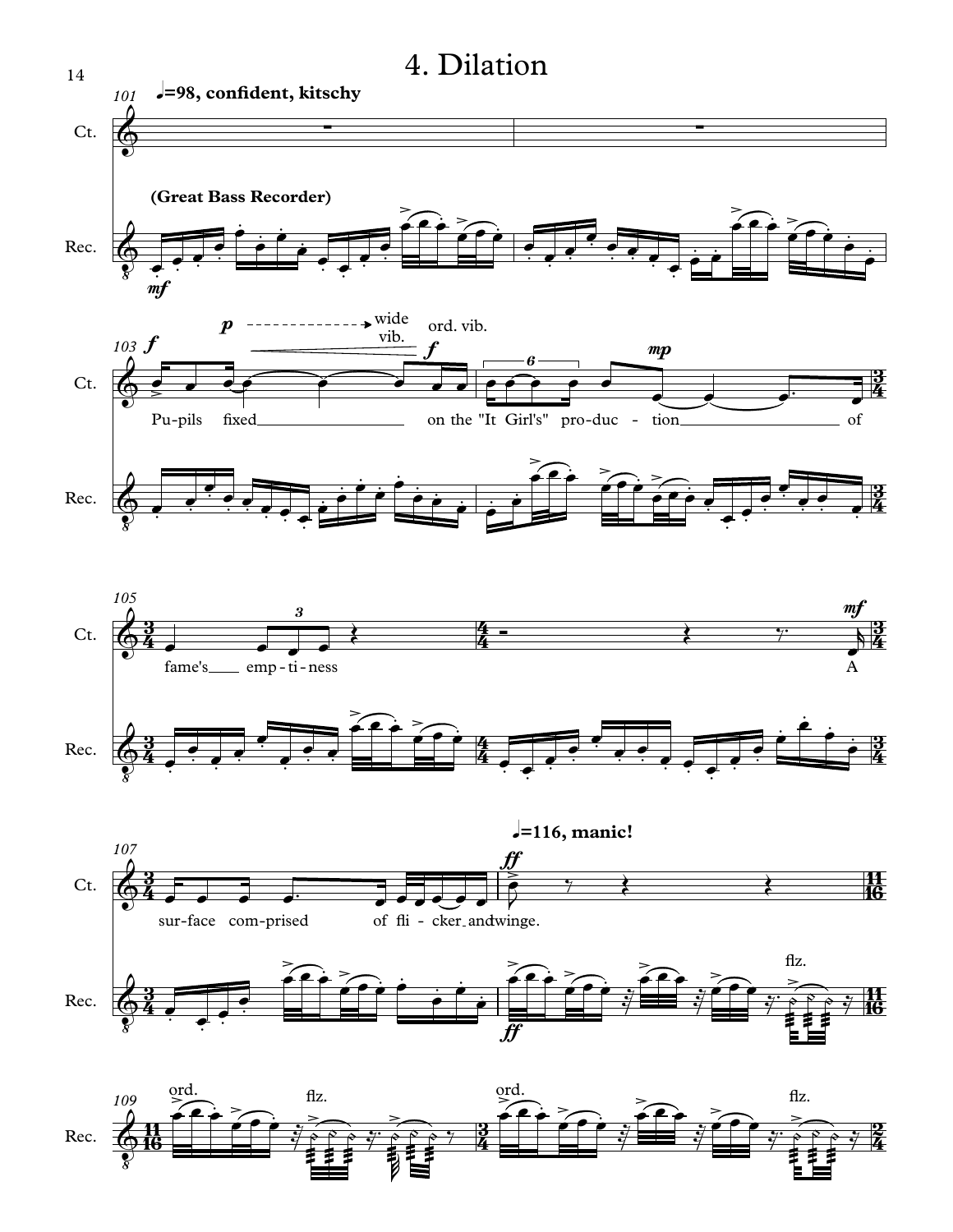









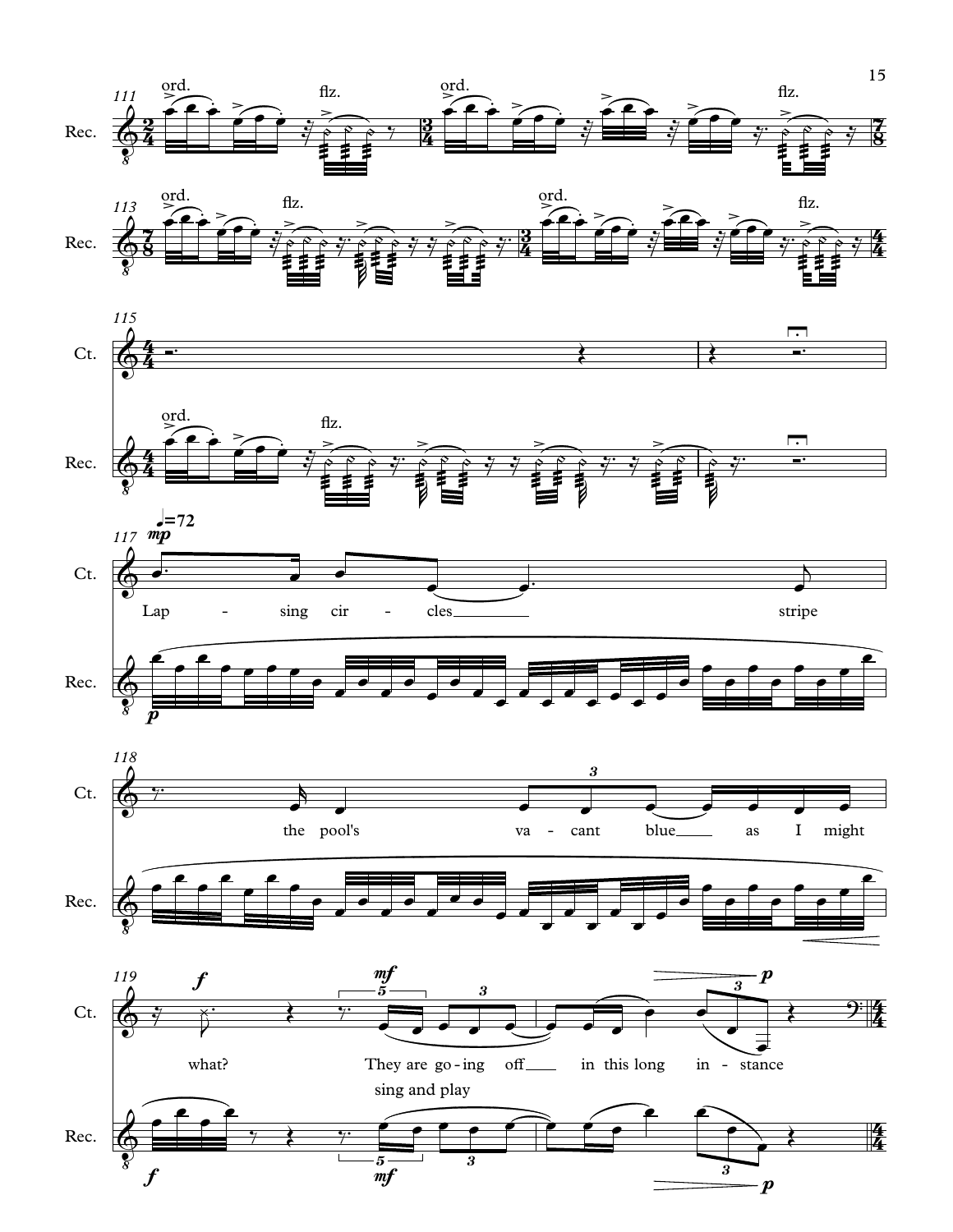### 5. Inscription



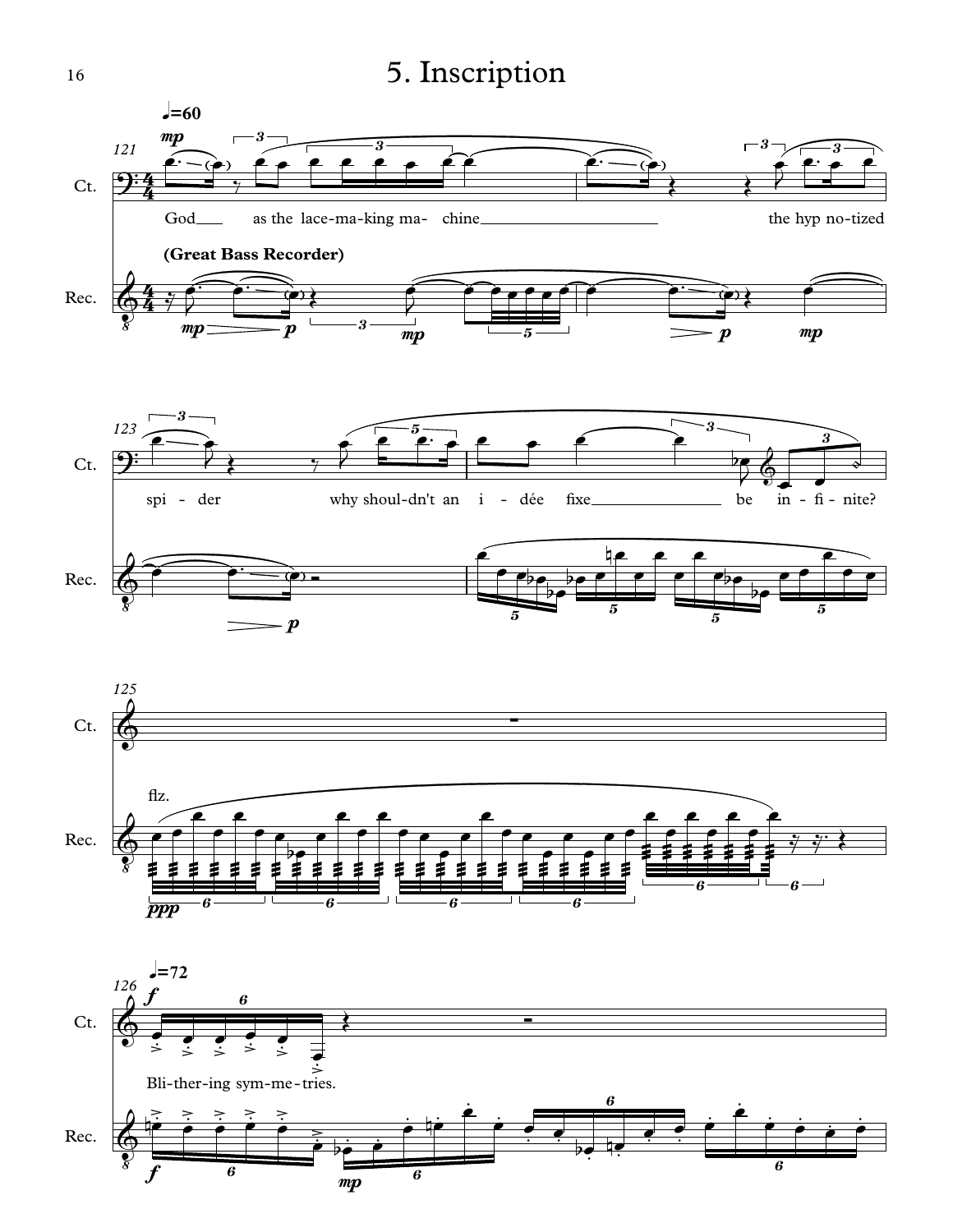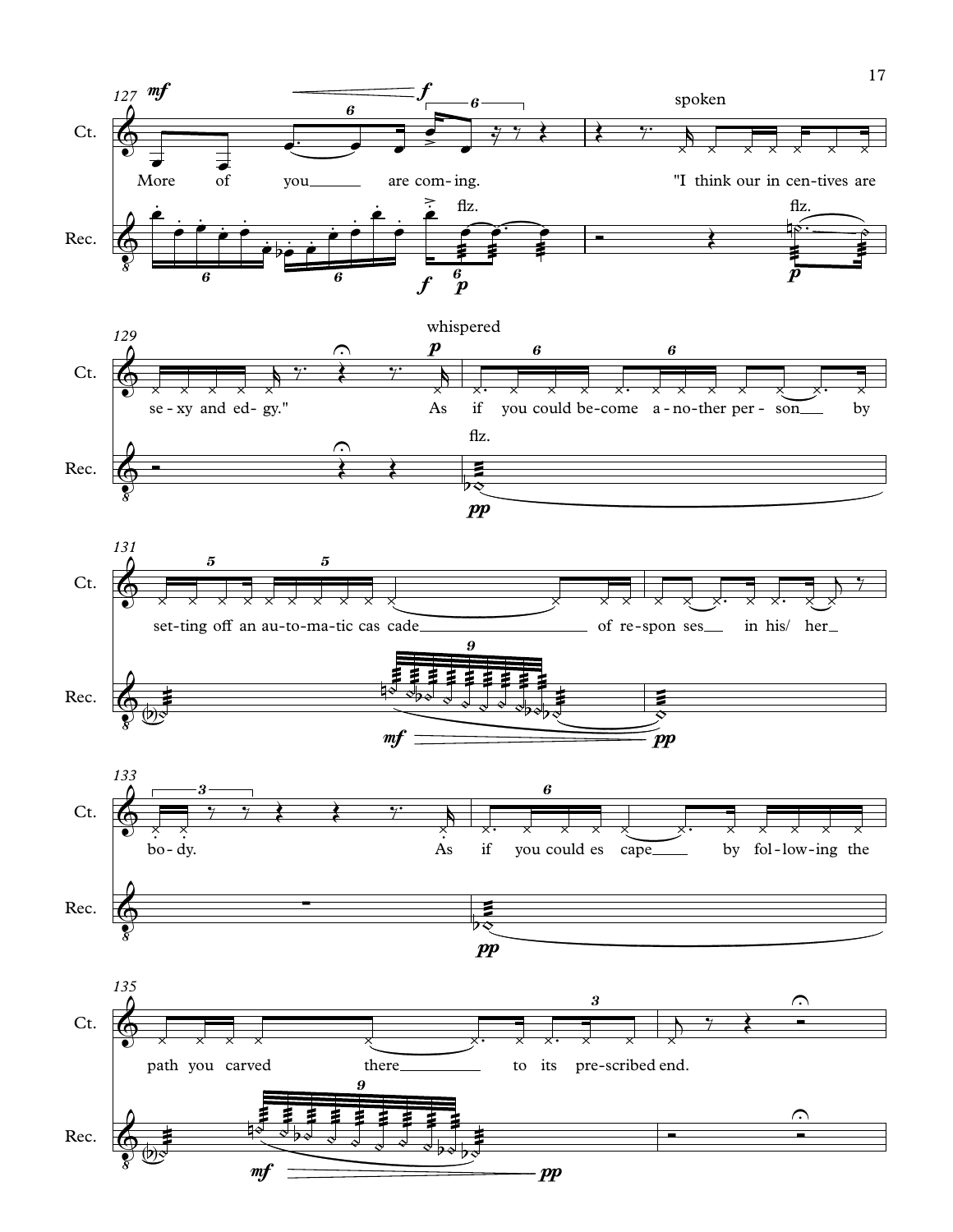

ppp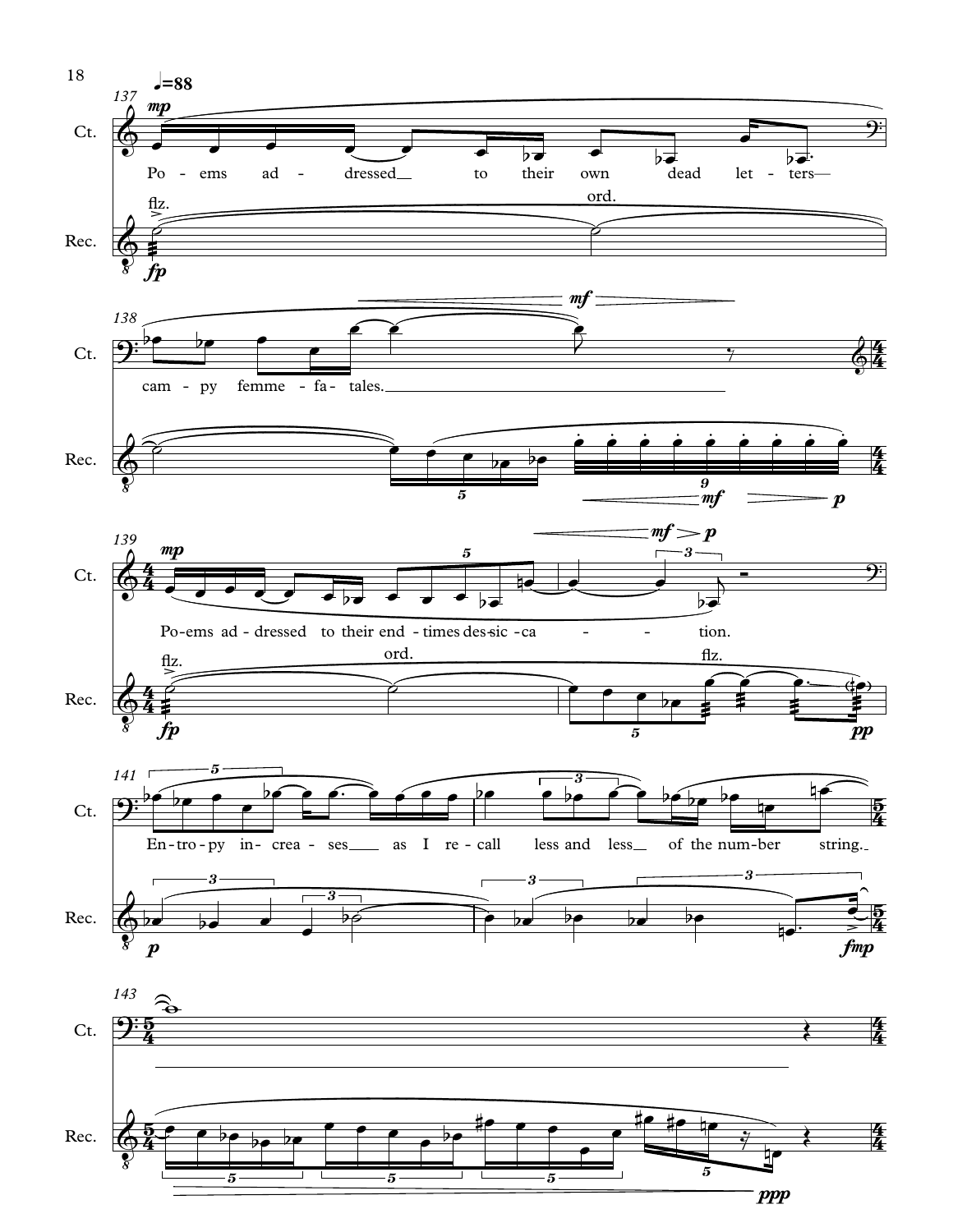







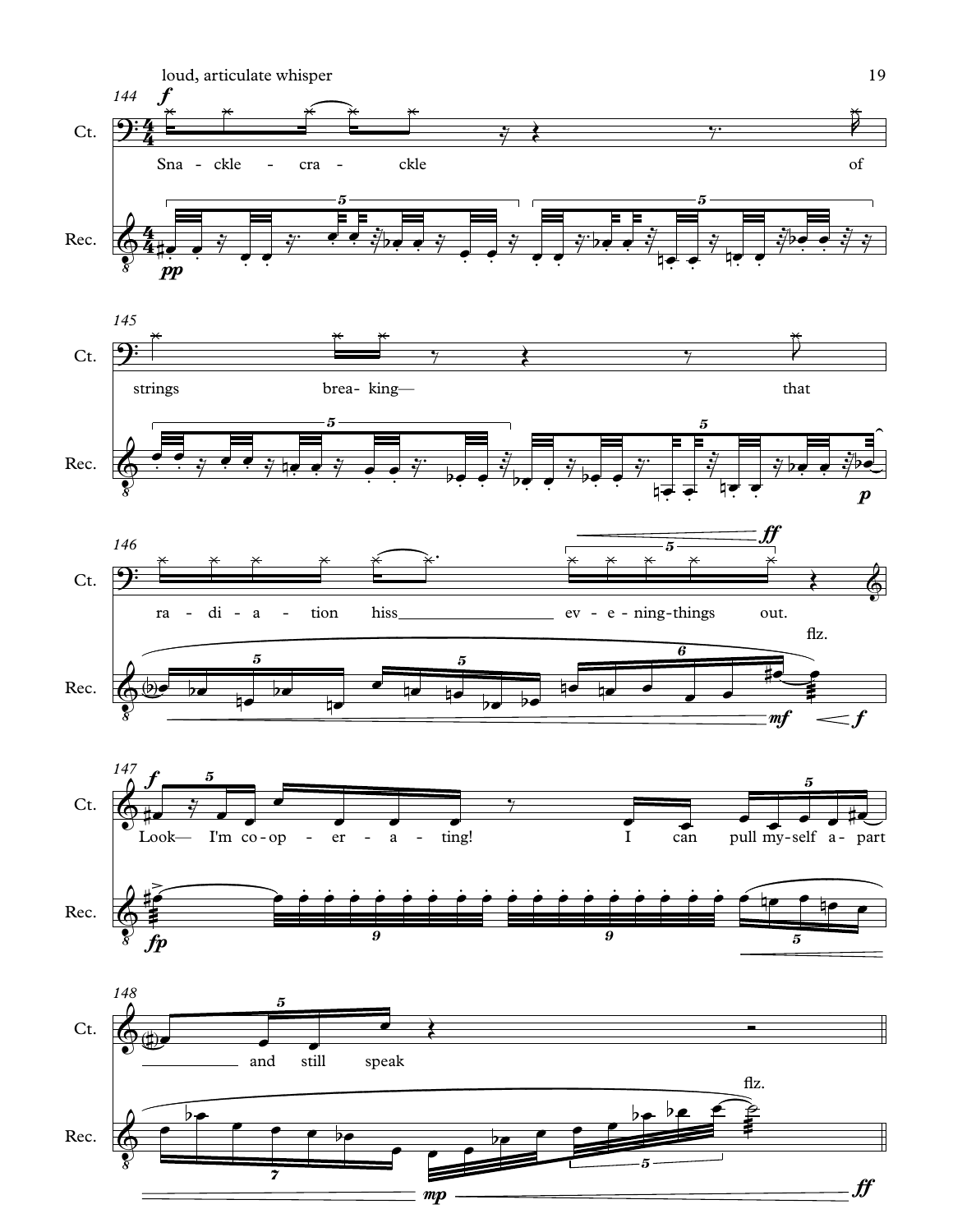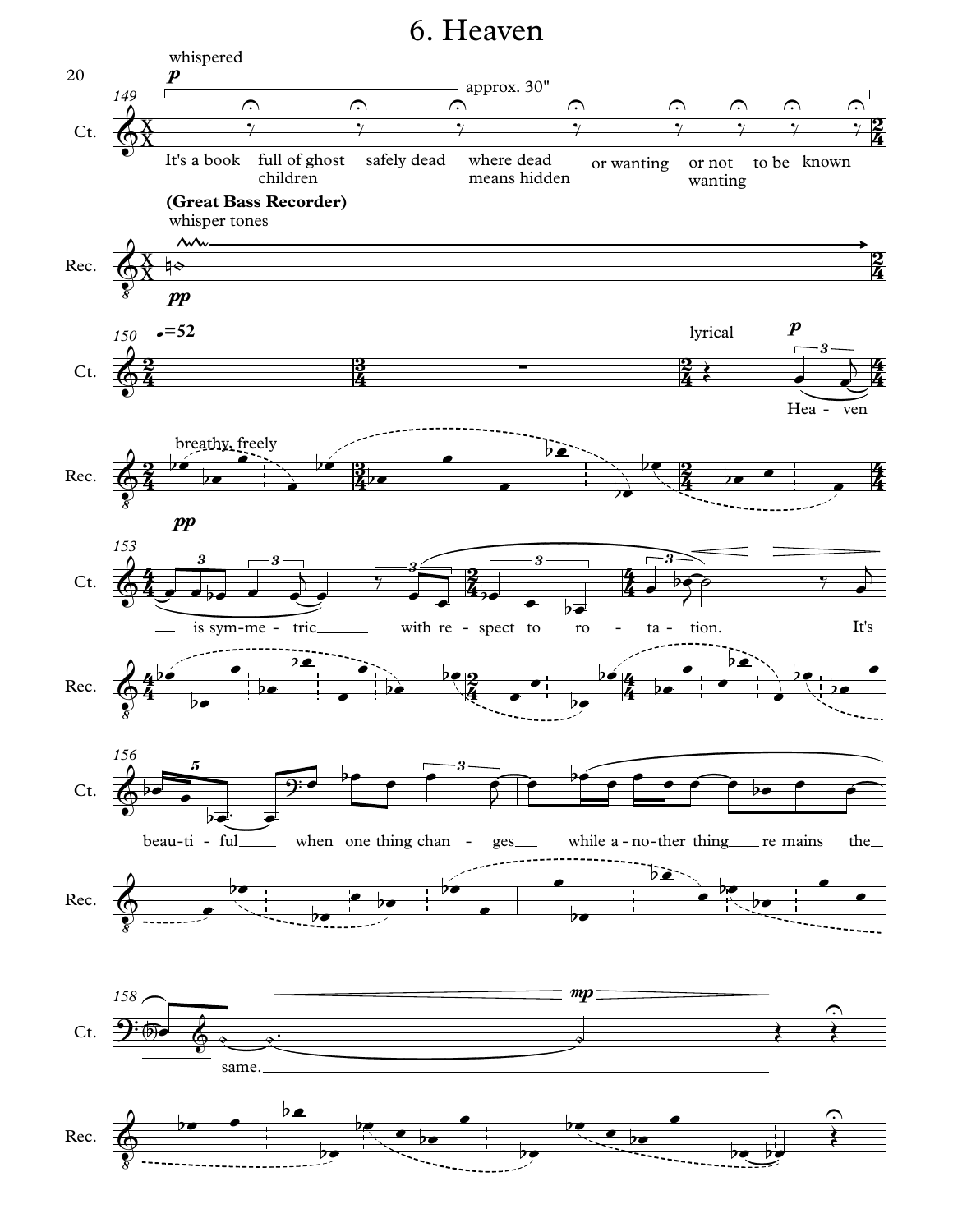





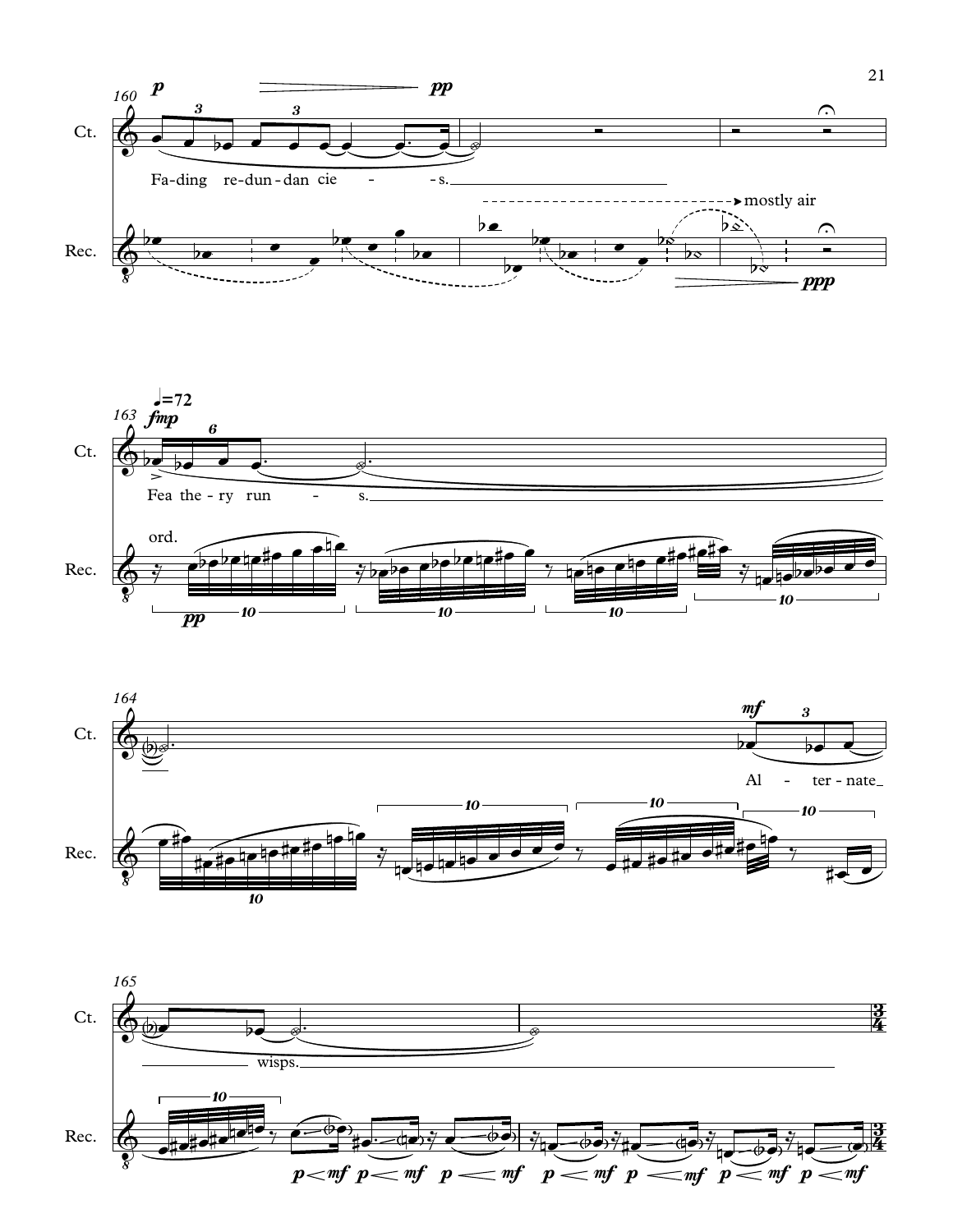







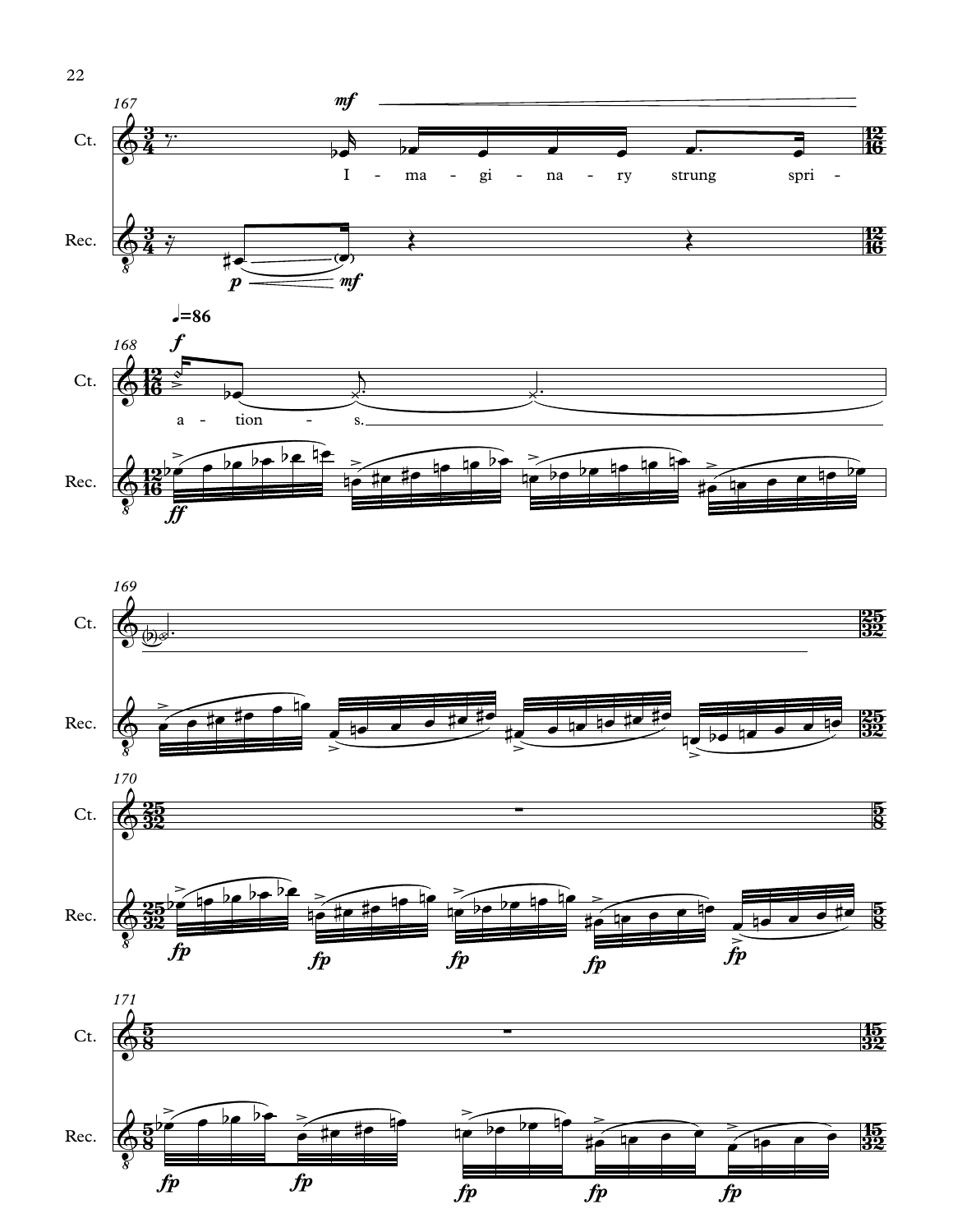





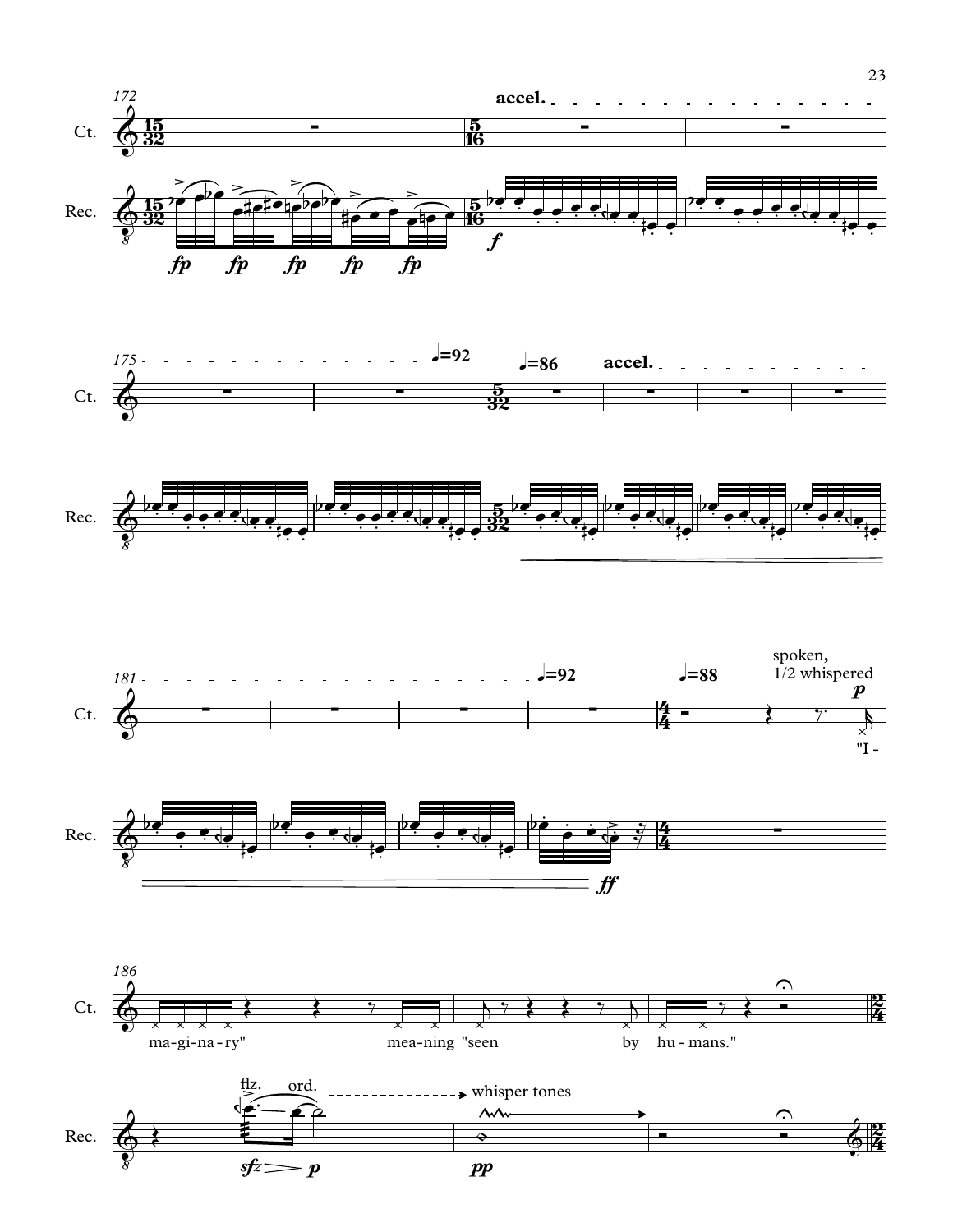### 7. Dark Matter

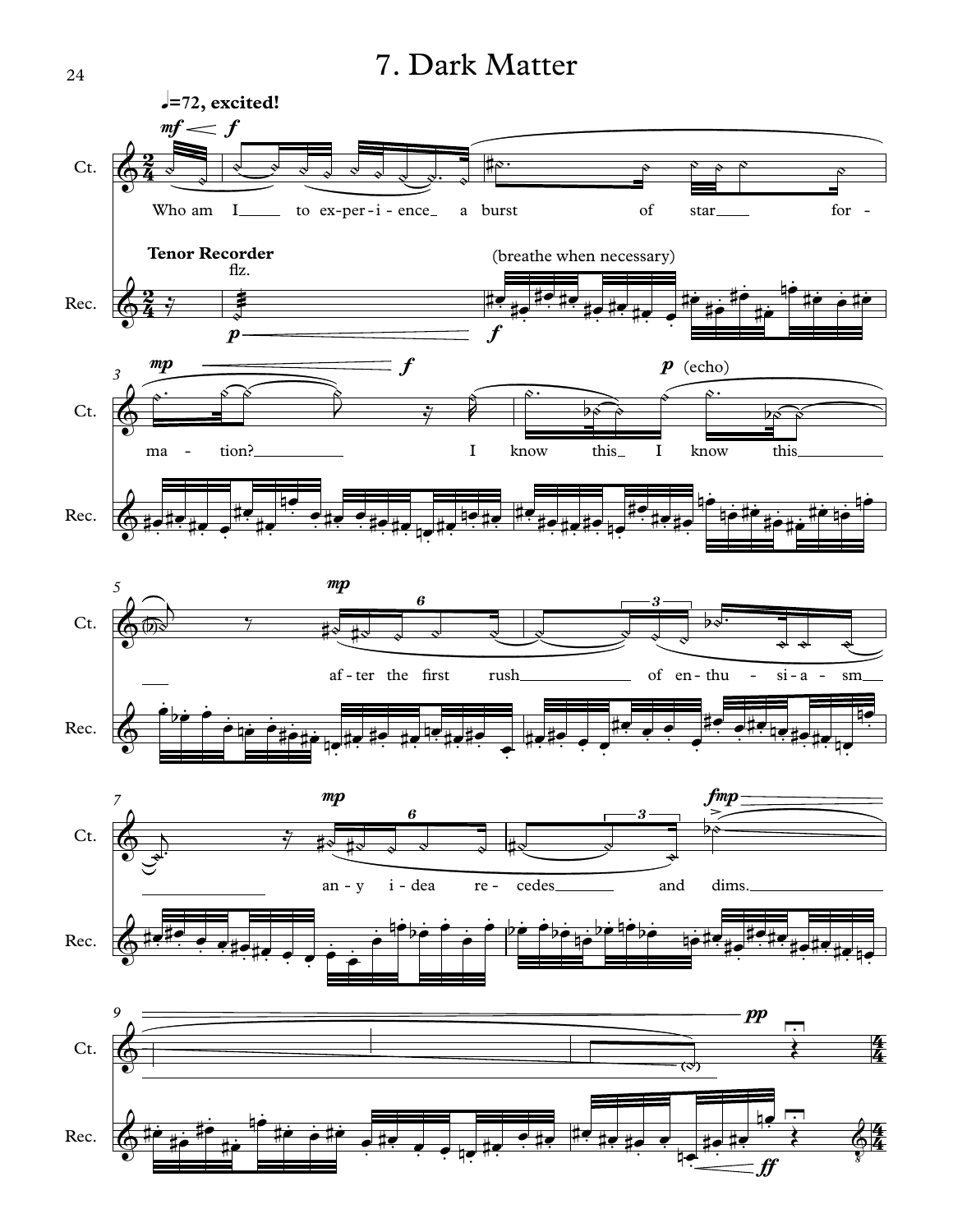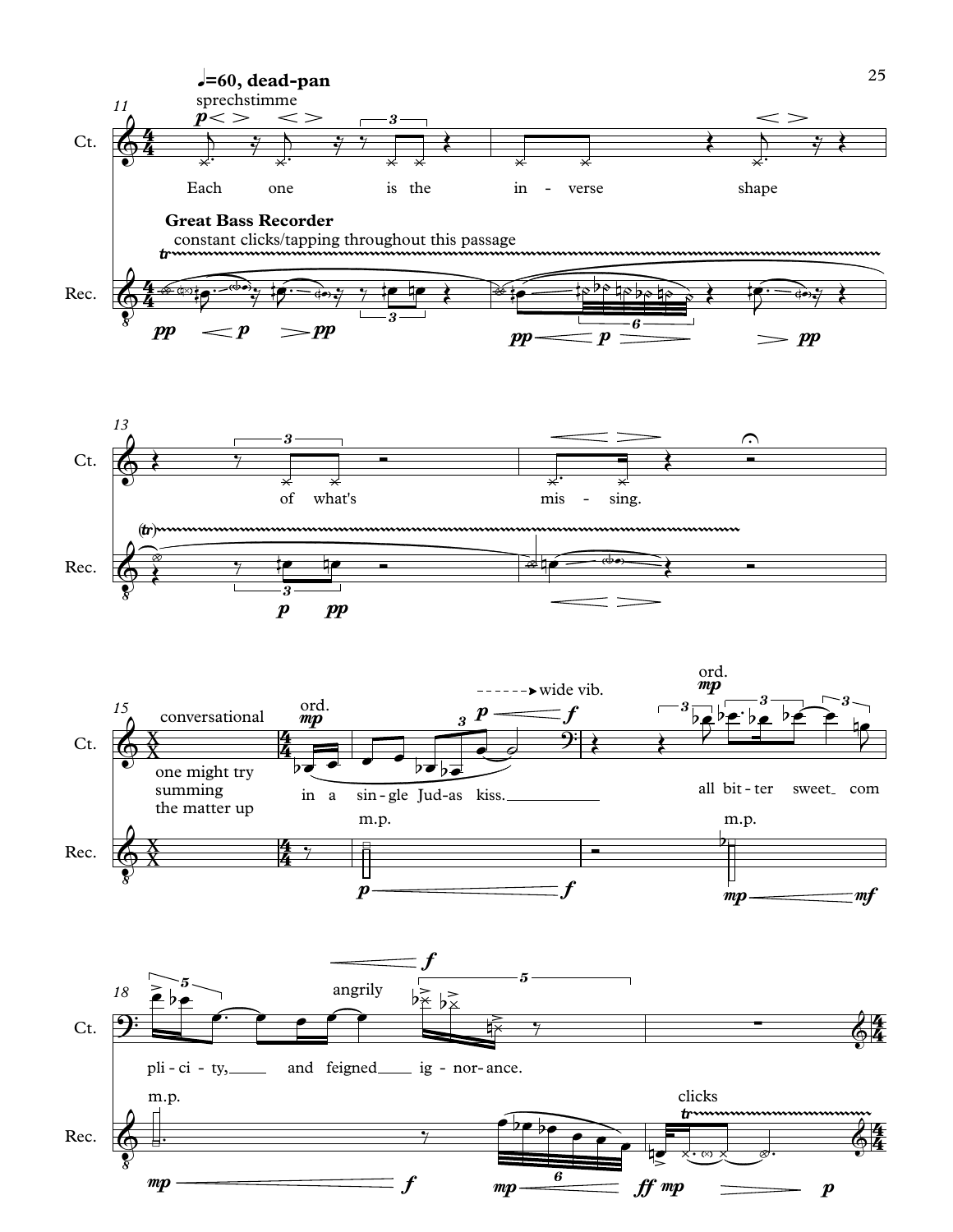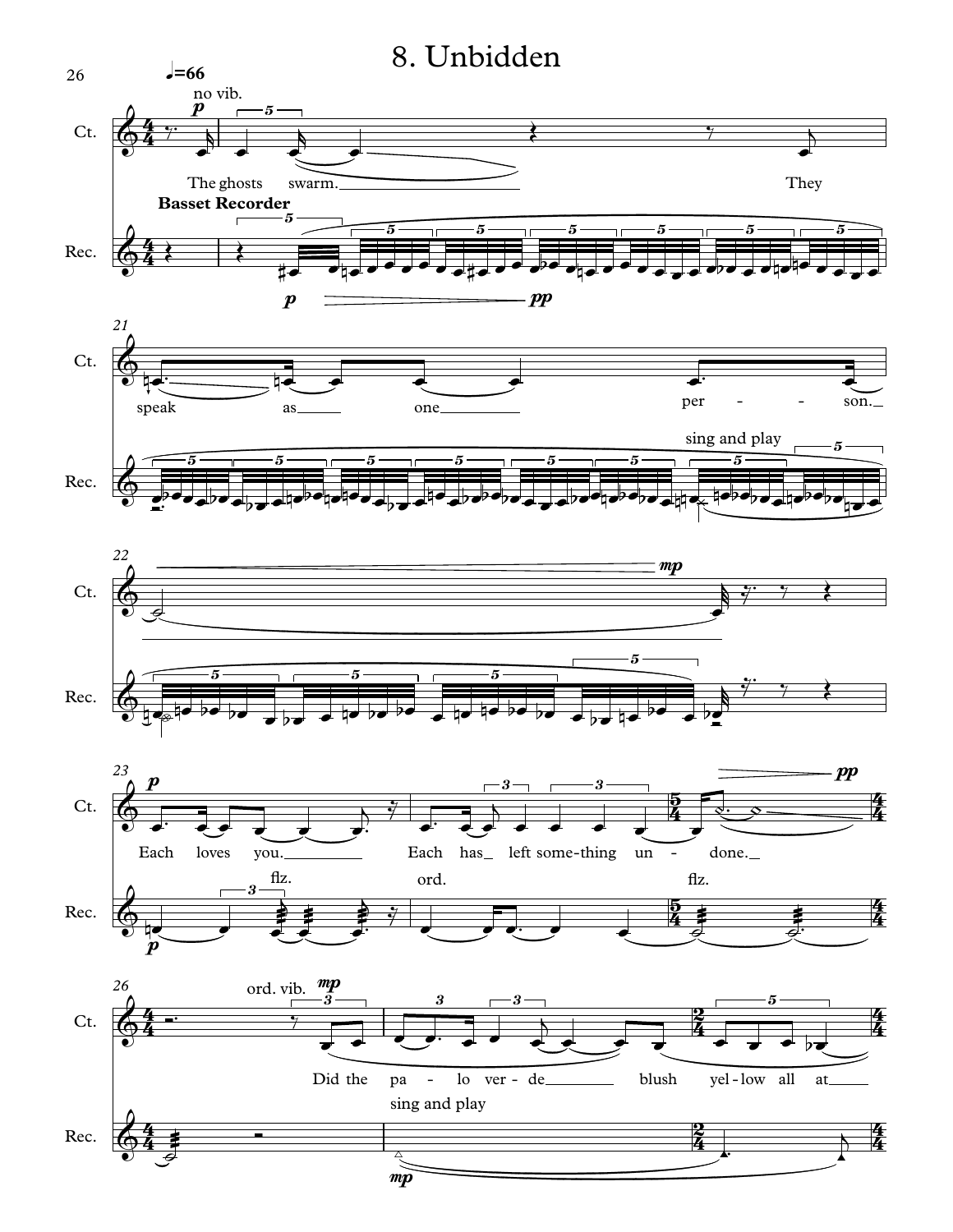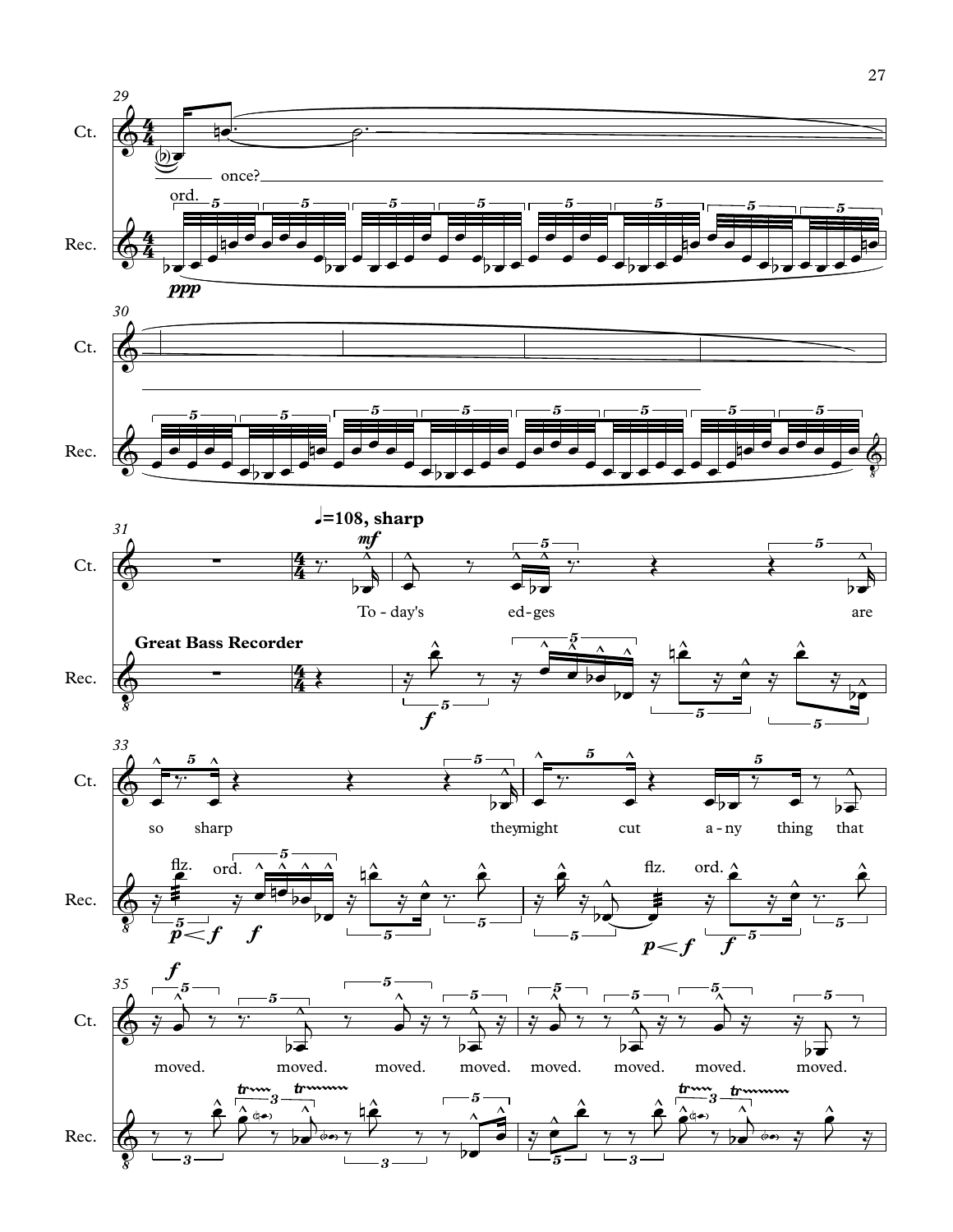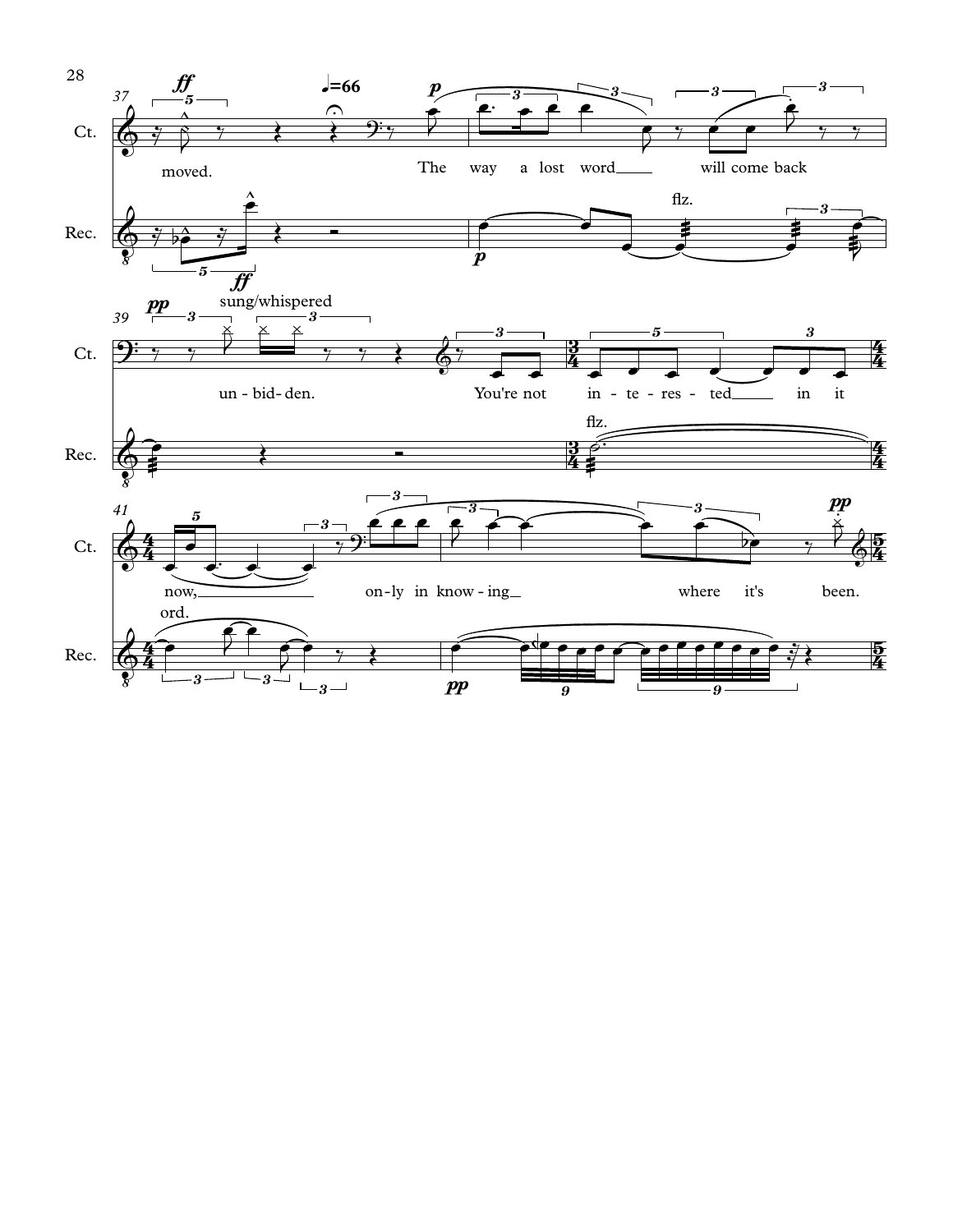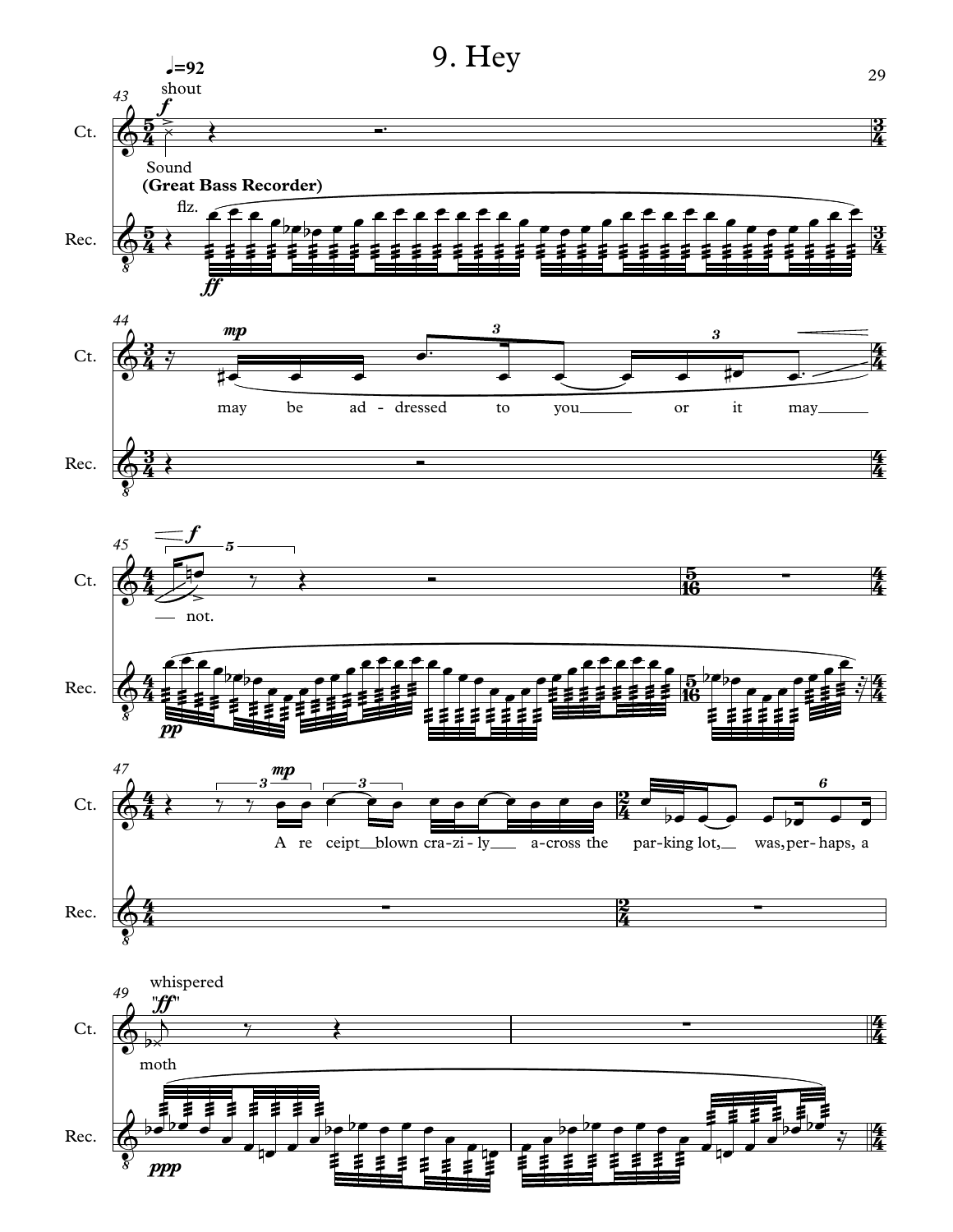10.The Hole